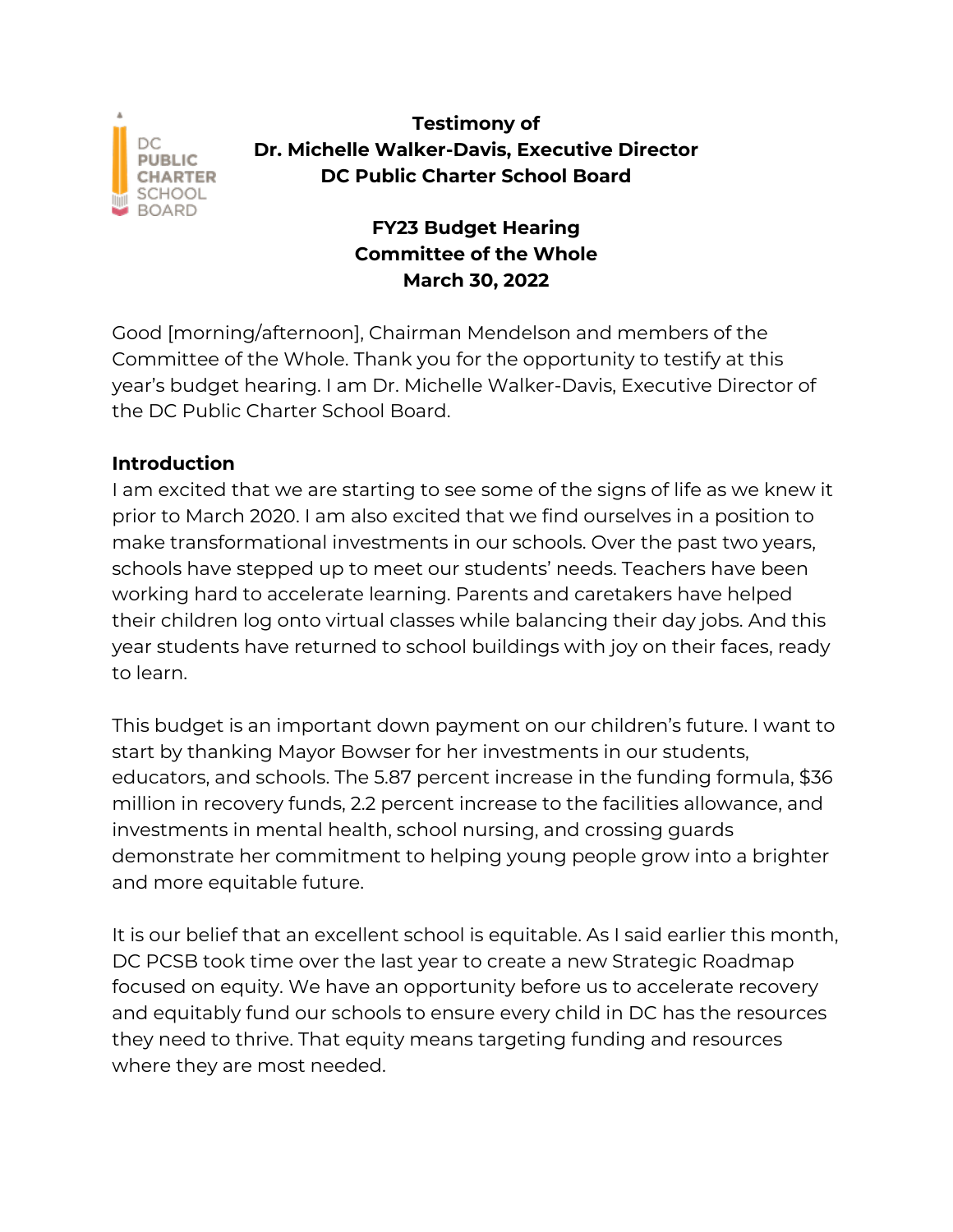Despite our city's best efforts, the pandemic has only exacerbated the preexisting inequity between our city's richest and poorest residents. Years ago, we decided that some students needed more help than others which is why we developed a weighted funding formula. The formula was intended to equitably target funds to students based on grade-level, socioeconomic and other special needs. Though there have been periodic studies over the past decade, there has not been a comprehensive look at our education funding, including the weights for adult and special education, since 2013. While raising the base funding level is critical, necessary, and appreciated, putting more money into every school based on overall enrollment results in a stretching of finite resources. With that in mind, we believe it is time for a fresh and comprehensive look at the adequacy of education funding. Given what we all just experienced, a review and update is a chance to level set and assess what communities furthest from opportunity need right now. We cannot expect schools to be excellent if we do not properly equip them.

### **Investing in Excellent and Equitable Schools**

One area that needs to be addressed is the funding for schools that serve our adult learners. These schools play a critical role in our education ecosystem. They educate parents, recent immigrants, and young adults looking to jumpstart their careers. Unfortunately, many of these students were most impacted by the pandemic from both an economic and health perspective. Many adult students are parents that needed to navigate childcare during virtual learning, which made it difficult for them to prioritize their own education. Others were excluded workers who did not qualify for stimulus checks or unemployment payments and had to work several jobs and risk their own health just to make ends meet.

Given these challenges, we need to ensure adult students receive equitable funding in this budget. Many of the programs that adult schools offer set students up to enter high-demand fields or become proficient in English. At a time when many adults are reevaluating their careers or rejoining the workforce, these services are crucial. But to sustainably provide programming and services at a high level, the schools need more investment.

Adult schools face many of the same spending pressures that K-12 schools do, and underinvestment over the years has put them in the difficult position of having to pick and choose which spending pressures to address. Along with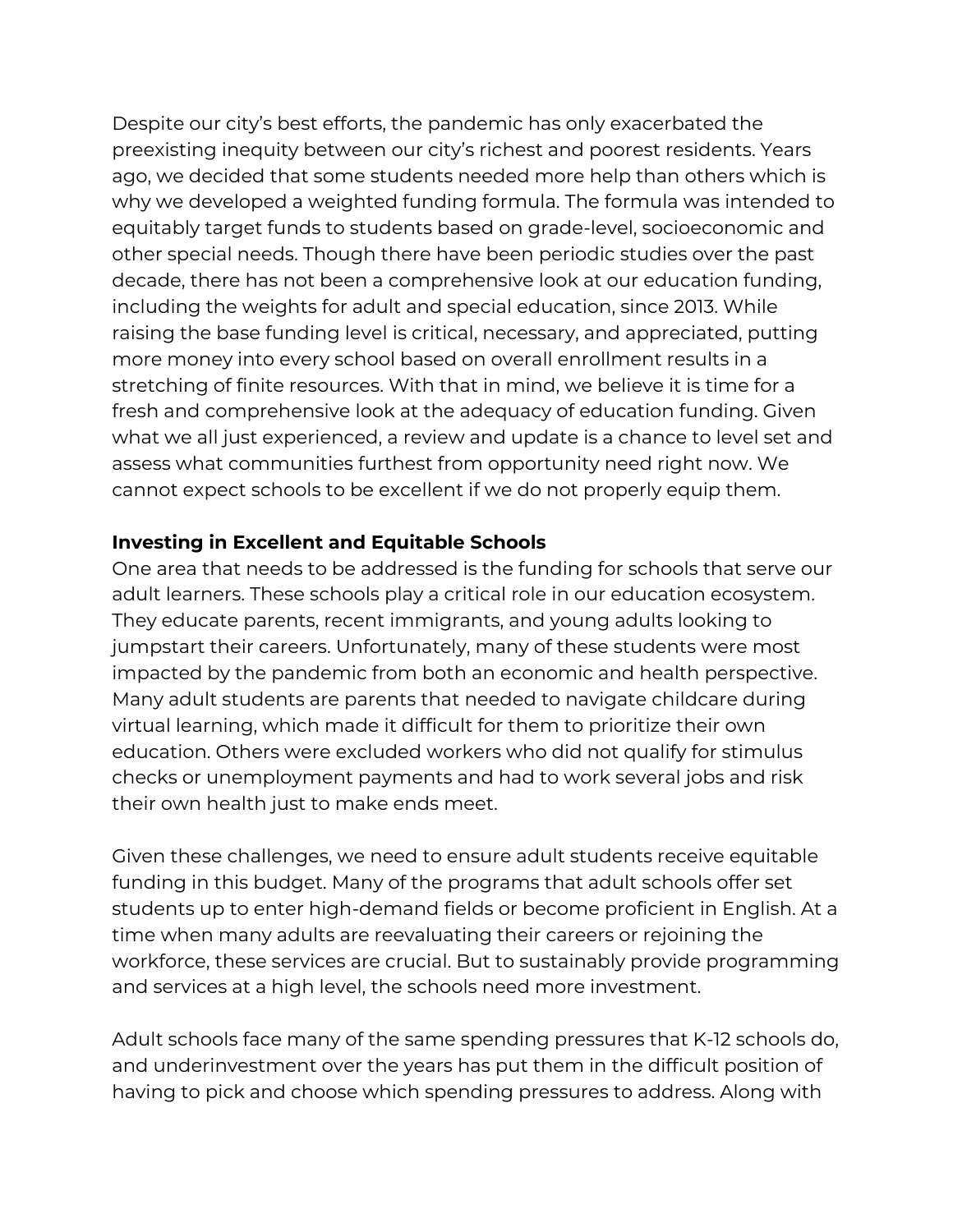alternative schools, adult schools are not funded at the base level recommended in the adequacy study. In fact, they are funded at .11 below the recommended weight of the 2013 study. Adult schools were not eligible to receive the same amount of federal COVID recovery funds as our K-12 schools. They are also not eligible to receive the at-risk funding we support other schools with despite educating students with similar needs. We ask that this Council take a hard look at assisting these schools so that they can continue and improve the level of education and service they provide to our community.

Increasing the at-risk weight serves as another way to promote equity in the budget. In many ways, we expect our schools to confront the effects of poverty every day. As you know, the 2013 adequacy study called for the at-risk weight to be at .37. We have now gone almost a decade without fulfilling this need, all while the costs of living, goods, and services has increased. Worse yet, students who meet the definition of at-risk (and their families) have disproportionately felt the impacts of the pandemic and remote learning. Research shows that many young, at-risk students are significantly further behind in reading than their pre-pandemic peers. Now is the time to equitably invest in these students. By fully funding the at-risk weight to the need identified in 2013 and then setting a modern-day benchmark for 2022, schools can provide more of the academic and social-emotional supports students need. If our city chooses not to conduct a new adequacy study, we should at least review the adult and at-risk weights. We cannot afford to shortchange these students at this critical juncture.

# **Investing in Enduring Partnerships and School Communities**

Helping students recover from the pandemic is going to take more than directly investing in schools. We need bold investments across the board in youth-centered services. Students need supports and resources while they are in the classroom during school hours, and they need be supported outside of those hours. That means continuing to invest in safe passage, housing, and healthcare access. Teachers can plan engaging lessons but if a student regularly shows up hungry or traumatized, they are not going to learn and thrive.

Schools, education agencies, and other stakeholders are dedicated to making the most of initiatives such as the school-based mental health program. But